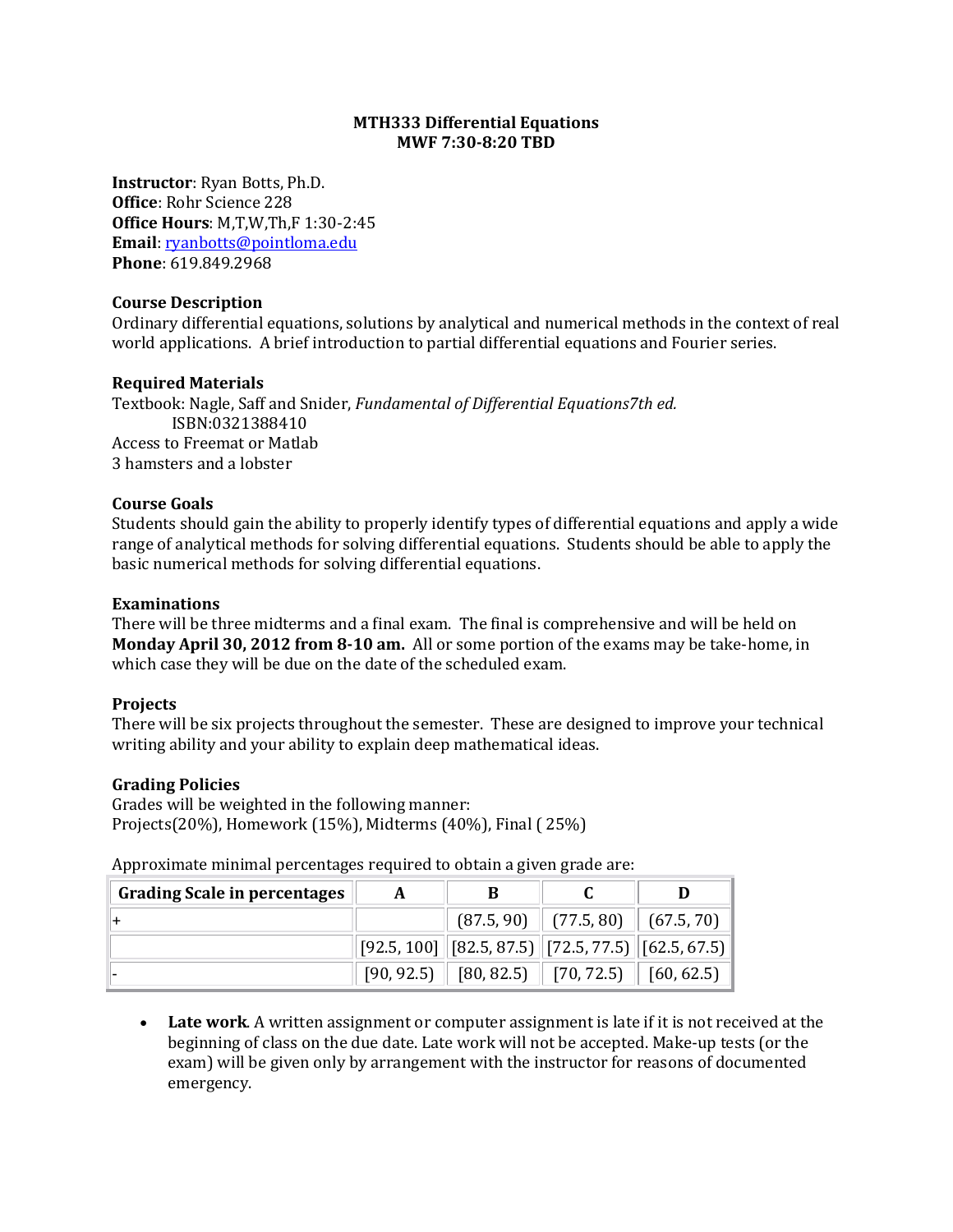- **Format for Projects**. Assignments collected must be prepared in a style suitable for grading. The projects will be graded on clarity and writing quality.
	- o the organization must be easy to follow
	- o the work must be typed
	- o complete solutions must be written for problems (not just answers); solutions must be clearly marked
	- o use complete sentences to answer questions

### **Attendance Policy**.

There is a strong correlation between grade and attendance. It is your responsibility to attend.

# **Academic Accommodations**.

While all students are expected to meet the minimum standards for completion of this course as established by the instructor, students with disabilities may require academic accommodations. At Point Loma Nazarene University, these students are requested to file documentation during the first two weeks of the semester with the Academic Support Center (ASC), located in the Bond Academic Center. This policy assists the University in its commitment to full compliance with Section 504 of the Rehabilitation Act and the Americans with Disabilities Act. Section 504 (a) prohibits discrimination against students with special needs and guarantees all qualified students equal access to and benefits of PLNU programs and activities. Once the student files documentation, the ASC will contact the student's instructors and provide written recommendations for reasonable and appropriate accommodations to meet the individual learning needs of the student.

# **Cheating Policy**

A student who is caught cheating on an exam or an assignment will receive a zero on the assignment and may receive an "F" for the semester as per the guidelines in the course catalog. FYI-Cheating consists of using work other than your own and not citing it, storing answers on calculators for exams, obtaining copies of old exams, etc.

You may work on homework for this course in groups, however your answers must show enough variation from the work of others to indicate that it was not merely copied.